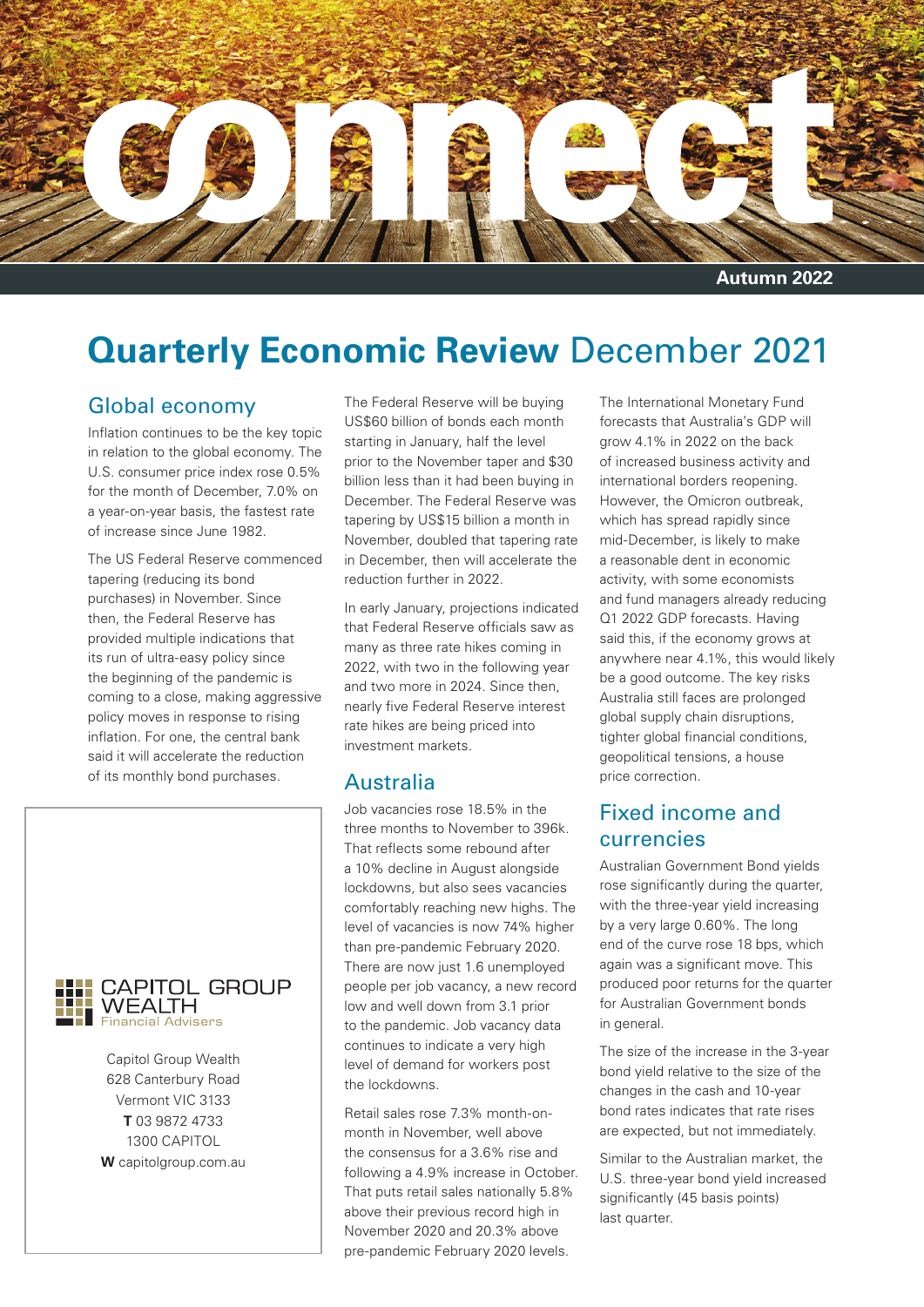Credit spreads tightened over the quarter with both Investment Grade and High Yield spreads contracting by 14 basis points. Given the lower starting point of Investment Grade spreads, this is actually a more significant tightening for Investment Grade than High Yield, as the High Yield index spread is more than twice as wide to start with. Overall, U.S. credit had a favourable quarter.

The Australian Dollar (AUD) rose 1.9% against the US Dollar (USD) to 0.7263 in December and rose 0.50% during the quarter. We also saw a 1.5% increase in value against major trading partners (\$A TWI) in December and 0.49% for the quarter.

#### **Shares**

**2 |**

The Australian market rose 1.53% in the December quarter. The leading sectors were Materials (up 12.44%) and Utilities (up 10.02%). Energy was the worst performer (down 8.82%). In the Materials sector, BHP had a significant rebound after a relatively poor Q3 – this was a key driver for the sector.

At a style level, Value was the worst performing style for the quarter, being the only style to produce a negative return, albeit a relatively

#### **Last Year vs Rolling 1-year returns**

This graph shows the maximum, minimum and average rolling 1-year returns since June 2002 versus 2021 returns. Equities and Australian listed property significantly outperformed the average, while both Cash and Fixed interest had a relatively poor year.



Source: IOOF Research and Bloomberg

small negative. Having said this, Value performed broadly in line with the Index for the year.

Overall, Quality and Growth continued to power ahead, both being the best two performers for the quarter and the calendar year.

International markets generally performed well during the December quarter, with the exception of the Hang Seng index (down 4.79%) and the Nikkei (down 2.24%).

From a Style perspective, all Styles produced positive returns for the December quarter, with Quality being the standout. For the calendar year, all Styles produced very favourable returns, with Momentum being one of the poor Styles, but still returning an impressive 21.2%.

#### **If you have any questions, or would like to discuss this further, please speak to your Financial Adviser.**

Source: IOOF Research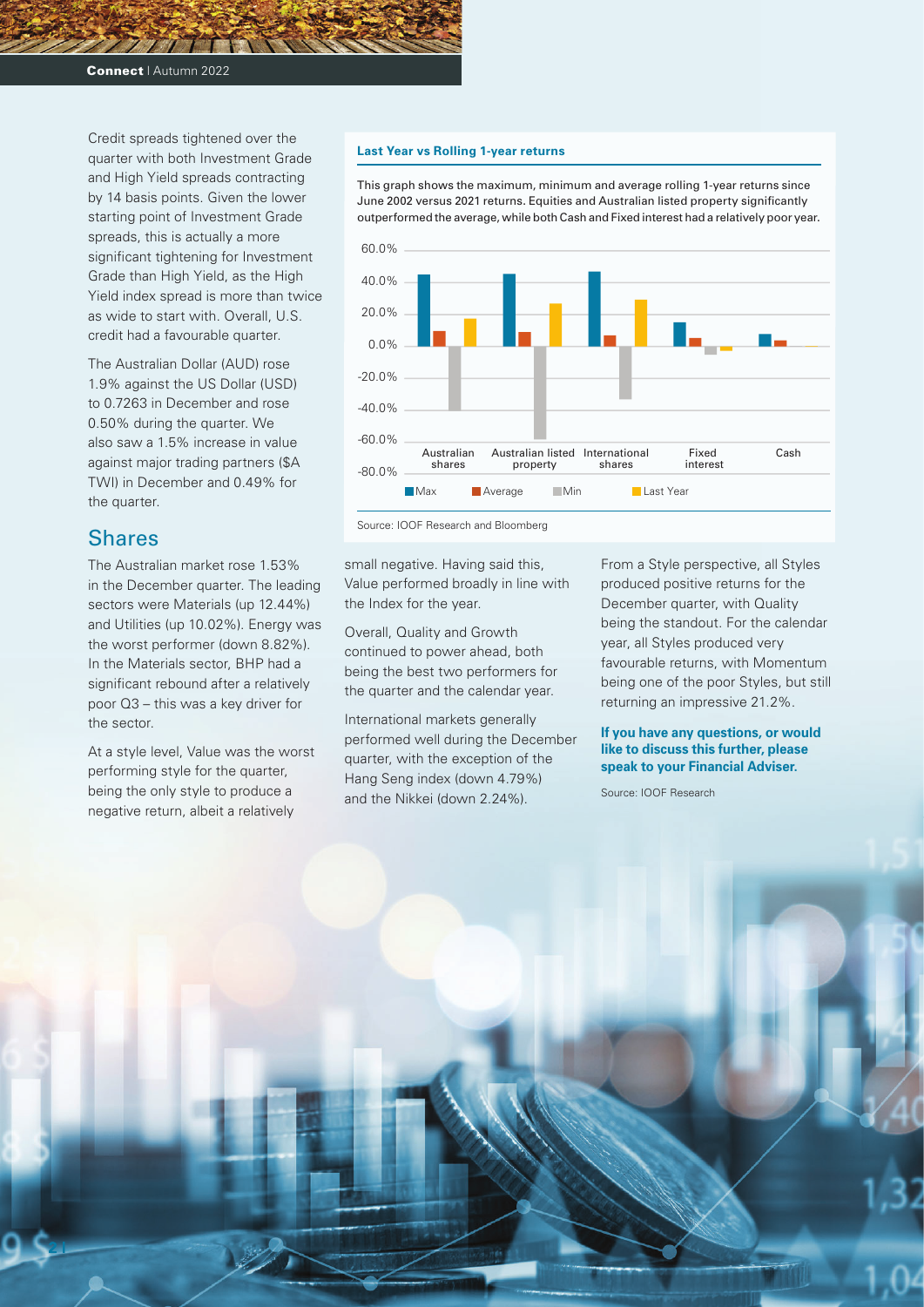## **There's an app for that**

It seems we are increasingly using apps in everyday life. Apps can help us manage certain aspects of our lives, tap into things that are of interest to us, or keep track of different goals.

We can use apps to look up movies, events and shows and book tickets within minutes; we can use apps to make medical appointments; track our health, fitness and mindfulness goals; dial into entertainment – to stream programs, listen to podcasts our download audio books. We are also familiar with the COVID-safe app which around 7 million Australians had downloaded as at October 20201.

But what about helping you track and measure your financial goals? Well of course, there's an app for that.

## Banking and budgets apps

There are apps that link multiple bank accounts and other financial institutions that help you to manage your everyday spending. They provide a dashboard that outlines your spending categories which you can use to customise a budget. You can also run weekly, monthly or annual reports so you can see fluctuations in your spending.

Some examples of the more popular banking and budgeting apps include Pocketbook, MoneyBrilliant, and Frollo.

There's also an app called Finspo that allows you to compare fees and charges with different banks, so you can see if there are savings to be had by switching banking providers.

#### Everyday savings apps

One of the biggest expenses for any household is the grocery shop.

There's a free app called WiseList that allows you to compare the cost of items at major grocery stores. Yes, you can download an app and see a side-by-side view of an item at Coles and Woolworths. Of course, this is only useful if you have a Coles and Woolworths in your local area. If you live in a regional area of Australia, there may only be one option. But for city dwellers, this is a great way to shave a little bit off the cost of your grocery bill.

Another major expense is transport. If you drive a lot during the week you may see a huge chunk of your

#### **THERE'S AN APP FOR THAT**

Apps are great... while they are not a replacement for tailored financial advice. they are useful to track and measure your financial goals.



 $\rightarrow$  Speak to a financial adviser about apps

to complement your financial plan.

money go towards filling the tank. The PetrolSpy app allows you to compare costs at the bowser so you can decide where along your journey you want to stop and fill up, to achieve a little bit more of a discount.

## Avoid the argument app

Have you been out to dinner with a group of friends only to have the awkward conversation at the end about who owes what on the bill? And then plead with the waitstaff to pay separately? The Splitwise app allows you to track shared expenses and provide reminders of who owes what.

#### Apps aren't for everyone

Whilst some people wholeheartedly embrace apps and find them helpful and useful, they aren't for everyone. They take time and patience to set up and monitor, and not everyone wants to be glued to their mobile phone

or device all day and night. And that's ok, because an app won't help everyone on their financial planning journey, but they might help some people stay on track and in control.

#### Talk to us

Apps are great but they are not a replacement for tailored financial advice. Getting your financial plan in place, one that is individually planned around your lifestyle and your goals, is the first step towards a more financially secure future. We can get your plan in place and discuss what apps you might consider using that will assist you in reaching your goals.

*General advice only. You should do your own review of each app before downloading it for indications it may be fake.*

Source: IOOF